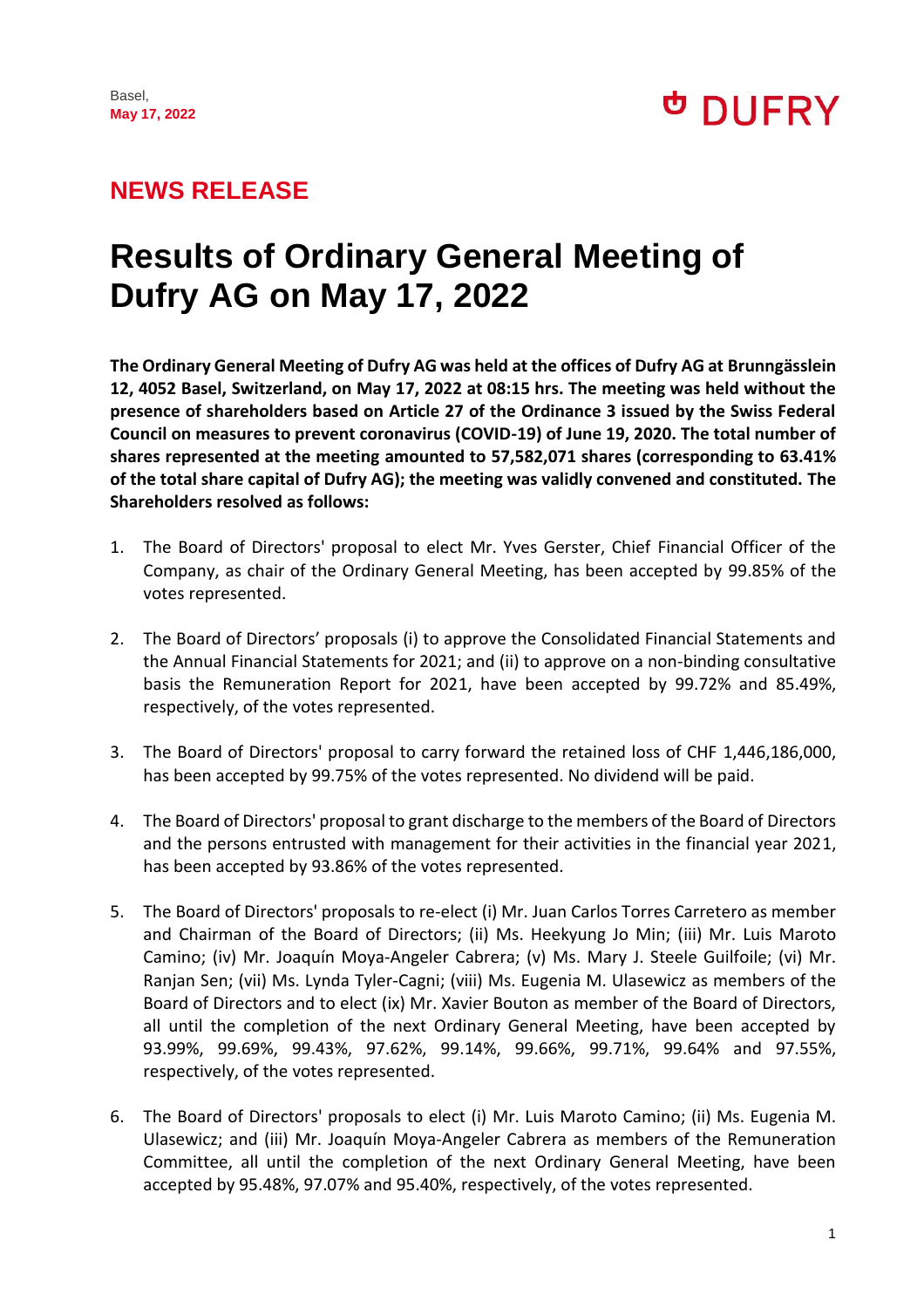- 7. The Board of Directors' proposal to reduce the maximum number of members from the Board of Directors from 11 to 9 and amend Article 13 para. 1 of the Articles of Incorporation as proposed by the Board of Directors, has been accepted by 99.76% of the votes represented.
- 8. The Board of Directors' proposal to re-elect Deloitte AG as the Auditors for the financial year 2022, has been accepted by 99.83% of the votes represented.
- 9. The Board of Directors' proposal to re-elect Altenburger Ltd legal + tax as the Independent Voting Rights Representative until the completion of the next Ordinary General Meeting, has been accepted by 99.60% of the votes represented.
- 10. The Board of Directors' proposals to approve a maximum aggregate amount of compensation (i) of the Board of Directors for the term of office from the 2022 Ordinary General Meeting to the 2023 Ordinary General Meeting of CHF 8.5 million and (ii) of the Global Executive Committee for the financial year 2023 of CHF 29.0 million, have been accepted by 91.50% and 94.24%, respectively, of the votes represented.